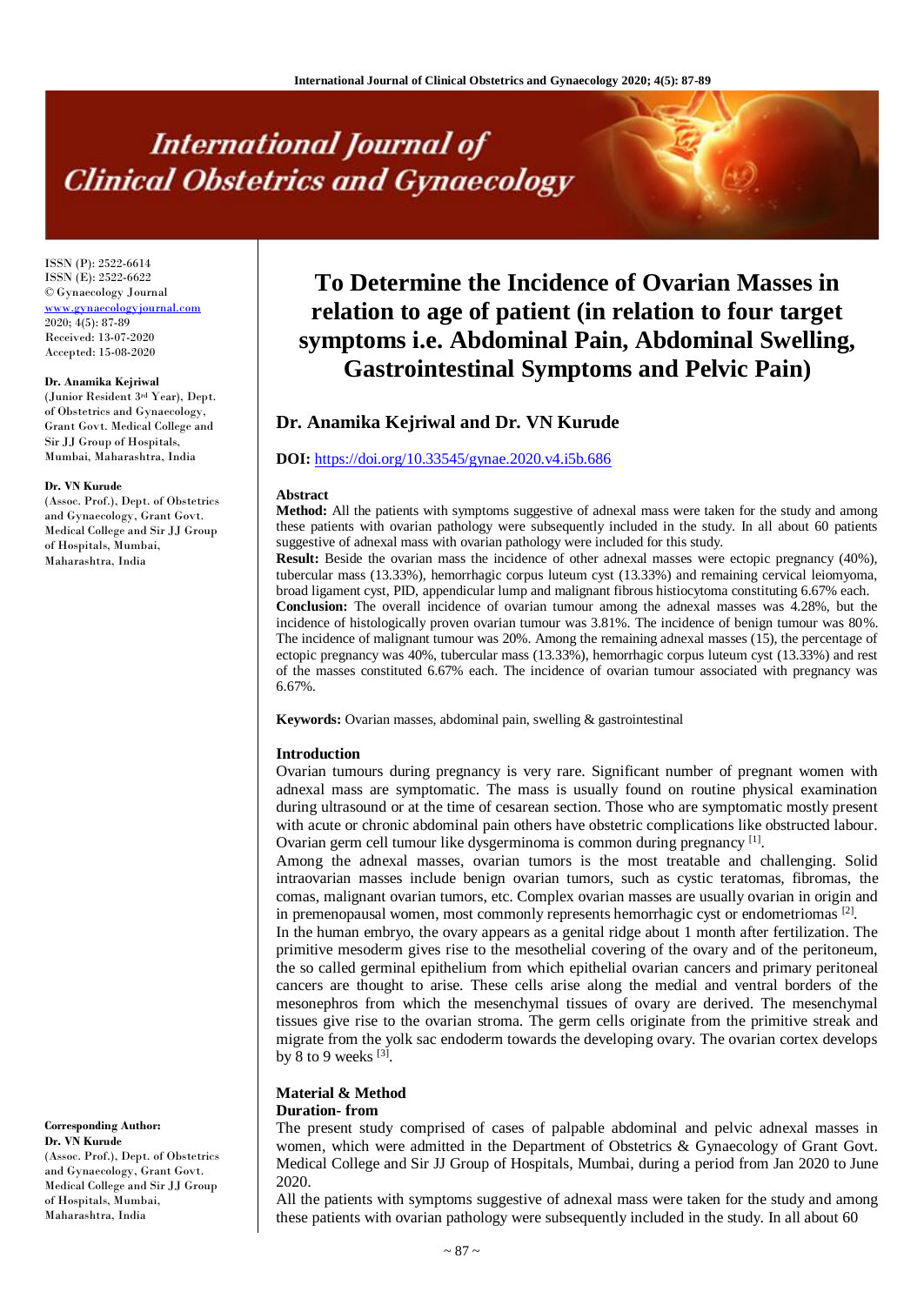patients suggestive of adnexal mass with ovarian pathology were included for this study.

#### **Inclusion Criteria**

All the patients coming with palpable abdominal and pelvic adnexal mass in the Gynecologic OPD were included in the study irrespective of age, parity, symptomatology, marital status, etc.

# **Exclusion Criteria**

The patients with uterine origin of mass were excluded from the study.

A detailed history of each case was recorded with reference of age, religion, parity, socioeconomic status, symptomatology, marital status, menstrual history, obstetrics history, family history, history of contraceptive method, method adopted and history of present and past, medical and surgical illness. A special attention was given to those patients presenting with the four target symptoms viz. abdominal pain, abdominal mass, GIT symptoms and pelvic pain.

Detailed general, systemic, per abdomen, per speculum, per vaginum, and per rectal examination was done.

Routine blood and urine examination were done in every patient and special investigations like USG (both pelvic and whole abdomen), CT scan, Color Doppler, CA-125 estimation were done as required.

After preoperative evaluation, the patients were taken for surgery and the intraoperative findings about the origin of mass was noted down. Details to size, weight, number of tumors, type of tumor and secondary changes in tumor were studied.

After surgical excision and examination of gross nature of the mass, it was sent for histopathological examination and the biopsy reports were studied and inferences noted down.

## **Results**

From the above table it is evident that out of 1049 cases admitted in gynaecologic ward from September 2005 to September 2006 there are 60 cases of palpable abdominal and pelvic masses giving the incidence as 5.71%.

### **Table 1:** Incidence of Ovarian Tumours

| m<br>- `∩+<br>admissions<br>number<br>0Ì<br>ิวเ<br>. VI | ื่∩≠<br><b>Exarian</b><br><b>Masses</b><br>nber<br>`0İ<br>Num<br><br>ີ | donoc<br>n o 1/ |
|---------------------------------------------------------|------------------------------------------------------------------------|-----------------|
| $\Omega$<br>しいせつ                                        |                                                                        | +.28%           |

From the above, it can be seen that the total incidence of ovarian tumours of the total number of admissions comes to 4.28%.

|  |  |  | <b>Table 2:</b> Incidence of Ovarian Tumours among Adnexal Masses |  |  |  |  |  |  |
|--|--|--|-------------------------------------------------------------------|--|--|--|--|--|--|
|--|--|--|-------------------------------------------------------------------|--|--|--|--|--|--|

| <b>CONTRACTOR</b><br>Total<br>nur<br>admissions<br>mber<br>- OI | (histologica<br>tients wit<br>Number<br>proven.<br>ovarian<br>_all™<br>anours .<br>$\ddotsc$<br>ОI<br>ทม | Incidence |  |  |
|-----------------------------------------------------------------|----------------------------------------------------------------------------------------------------------|-----------|--|--|
| 1049                                                            |                                                                                                          | Q10       |  |  |
| 010/<br>$TL -$<br>.                                             |                                                                                                          |           |  |  |

The incidence of histologically proven ovarian tumour is 3.81%.

#### **Table 3:** Incidence of other adnexal masses

| <b>Adnexal Masses</b>          | No. | $\frac{0}{0}$ |
|--------------------------------|-----|---------------|
| Tubercular mass                |     | 13.33         |
| Cervical leiomyoma             |     | 6.67          |
| Hemorrhagic corpus luteum cyst |     | 13.33         |
| Ectopic pregnancy              |     | 40.00         |
| Broad ligament cyst            |     | 6.67          |
| PID                            |     | 6.67          |
| Appendicular lump              |     | 6.67          |
| Malignant fibrous histiocytoma |     | 6.67          |
| Total                          | 15  |               |

Beside the ovarian mass the incidence of other adnexal masses were ectopic pregnancy (40%), tubercular mass (13.33%), hemorrhagic corpus luteum cyst (13.33%) and remaining cervical leiomyoma, broad ligament cyst, PID, appendicular lumg and malignant fibrous histiocytoma constituting 6.67% each.

**Table 4:** Distribution of patients in relation to target symptoms

| <b>Target symptoms</b> | Number of Patients $(N=45)$ | Percentage |
|------------------------|-----------------------------|------------|
| Abdominal pain         | 26                          | 57.77      |
| Abdominal swelling     |                             | 44.44      |
| GI symptoms            |                             | 24.44      |
| Pelvic pain            |                             | l 44       |

From the above table, it is evident that 57.77% patients presented with abdominal pain, 44.44% with abdominal swelling, 24.44% with GI symptoms and 4.44% with pelvic pain.

## **Discussion**

In the present study after thorough screening of patients presenting as palpable abdominal / pelvic adnexal mass, the incidence of ovarian tumour was 4.28% <sup>[4]</sup>. Among 45 patients the histopathology of 5 patients could not be done, due to inoperability of the tumour, the incidence of histopathologically

proven tumour turned out to be 3.81% <sup>[5]</sup>.

In my study, there was an increased incidence of ovarian tumours, the reason being that J.J.Group of Hospitals being a tertiary referral center and also being associated with CAMA and Albless hospital with a working Oncology department. Maximum malignant cases are referred here from periphery [6]. The overall incidence of patients presenting with palpable abdominal and pelvic adnexal mass was 5.71%. In the present study the overall incidence of histologically proven benign tumour was found to be 80% and that of malignant was 20%. In Dubey (1984)  $[4, 7]$  series the incidence was 81.05% and 18.64% respectively. In series the incidence was 79.8% and 20.2% <sup>[8]</sup>. According to Novak 80-85% of ovarian tumours are benign.

# **Conclusion**

The overall incidence of ovarian tumour among the adnexal masses was 4.28%, but the incidence of histologically proven ovarian tumour was 3.81%.The incidence of benign tumour was 80%.The incidence of malignant tumour was 20%.Among the remaining adnexal masses (15), the percentage of ectopic pregnancy was 40%, tubercular mass (13.33%), hemorrhagic corpus luteum cyst (13.33%) and rest of the masses constituted 6.67% each. The incidence of ovarian tumour associated with pregnancy was 6.67%.

#### **References**

- 1. Neerja Bhatla: Tumours of the ovary. In: Neerja Bhatla (Ed.) In: Jeffcoate's Principles of Gynaecology. London: Arnold, 5th Ed., 2001, 503-539.
- 2. Lloyd H Smith, Cyllene R Morris *et al*: Ovarian cancer: Can we make the clinical diagnosis earlier? American Cancer Society. 2005; 104:1398-407.